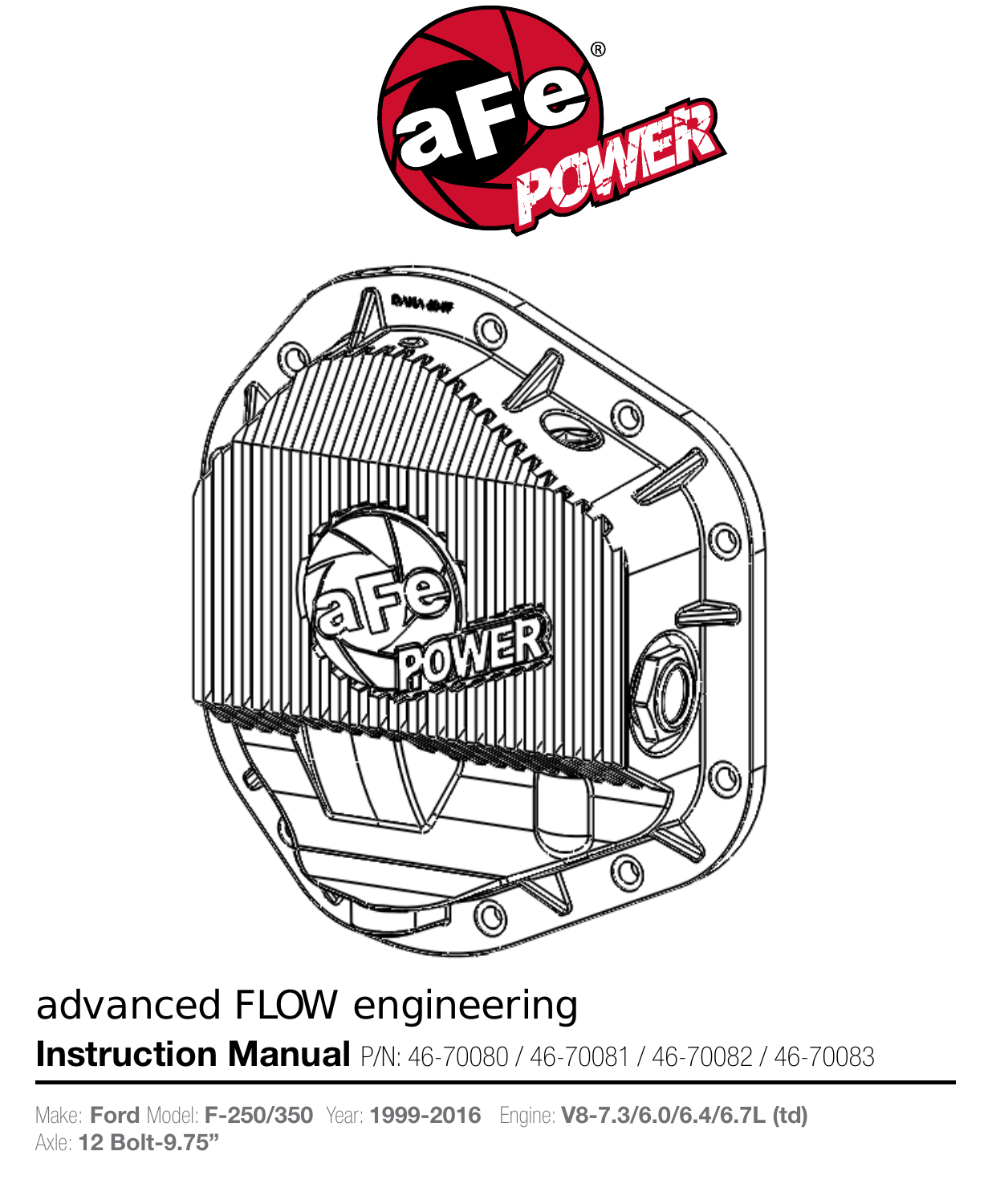

- Please read the entire instruction manual before proceeding.
- Ensure all components listed are present.
- If you are missing any of the components, call customer support at 951-493-7100.
- Ensure you have all necessary tools before proceeding.
- Do not attempt to work on your vehicle when the engine is hot.
- Disconnect the negative battery terminal before proceeding.
- Retain factory parts for future use.

| Label                     | Qty.           | Description                                                 | Part Number |
|---------------------------|----------------|-------------------------------------------------------------|-------------|
| A1                        |                | Diff. Cover - Black, Machined Fins; Street Series(46-70083) | 05-60071    |
| A2                        |                | Diff. Cover - Black Fins(46-70081)                          | 05-60070    |
| A <sub>3</sub>            |                | Diff. Cover - Raw, Machined Fins(46-70080)                  | 05-60070A   |
| AA                        |                | Diff. Cover - Black, Machined Fins; Pro Series(46-70082)    | 05-60071    |
| B                         |                | Plug, 1"-11.5 NPT(46-70080, 46-70083)                       | 03-50390    |
| $\mathcal C$              |                | 0-Ring                                                      | 05-60111    |
| $\mathsf{D}$              |                | Plug, 3/4"-14 NPT(46-70080, 46-70083)                       | 03-50391    |
| E                         | 10             | Socket Head Screws                                          | 03-50229    |
| F                         |                | Plug, 1/2"-14 NPT, Magnet                                   | 03-50242    |
| G                         | $\overline{2}$ | Plug, Hex Head Socket, 1.8" - 27 NPT (Zn Plt)               | 03-50029    |
| $\boldsymbol{\mathsf{H}}$ | 10             | <b>Flat Washers</b>                                         | 03-50230    |
|                           |                | Plug, 6" Deep Reach, Magnet (46-70081, 46-70082)            | 03-50223    |
| J                         |                | Porthole View Gauge (Pre-installed) (46-70081, 46-70082)    | 03-50224    |

Installation will require the following tools:

Oil Drain Pan (12 QT. Capacity Minimum), 9/16" socket wrench and driver, 5/16" allen socket (3/8" drive), extension (3/8" drive), 3/8" drive torque wrench, 1/2" drive ratchet, gasket scraper, smooth flat file, factory recommended gear oil

#### Warranty Information available at: https://afepower.com/contact#warranty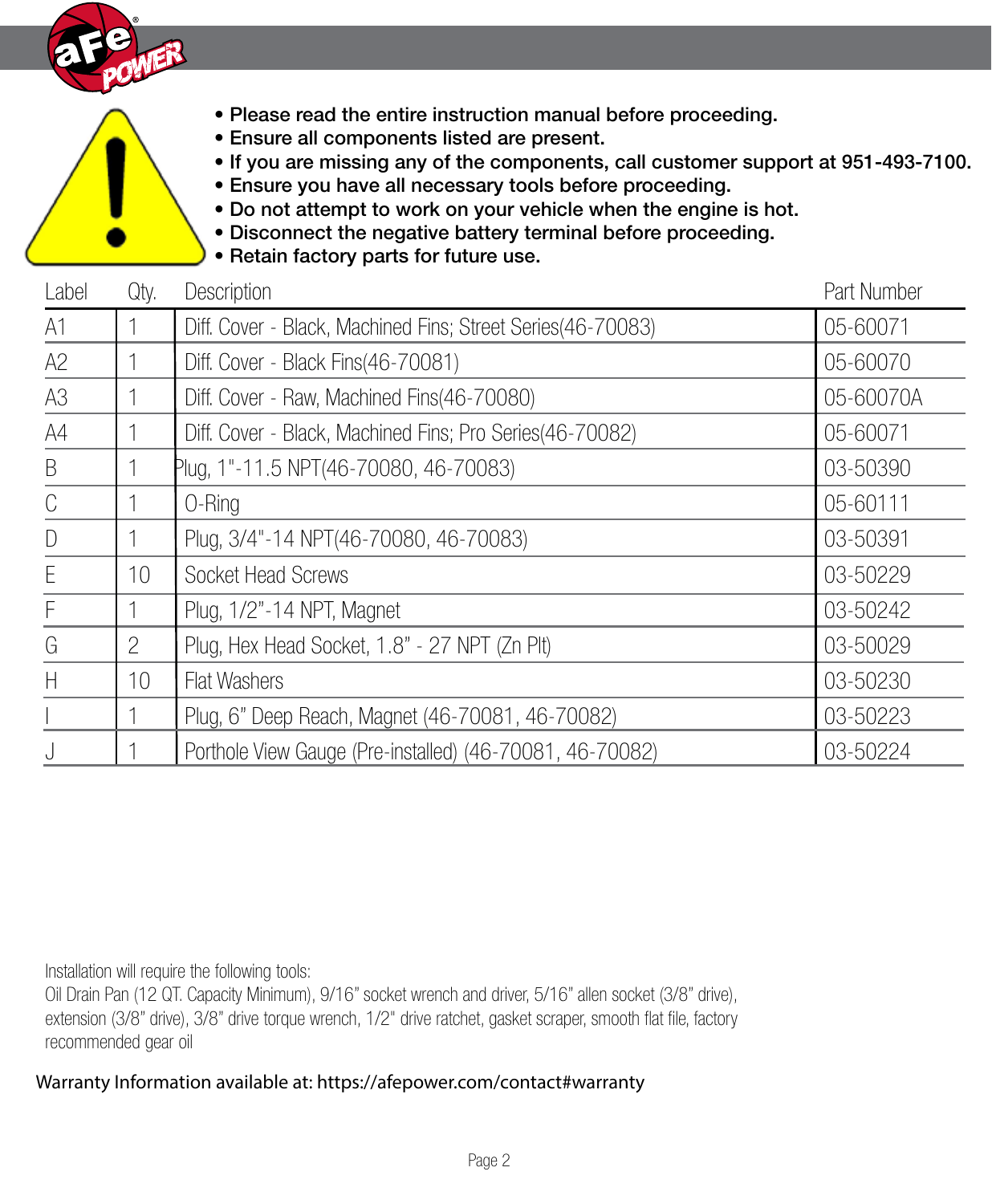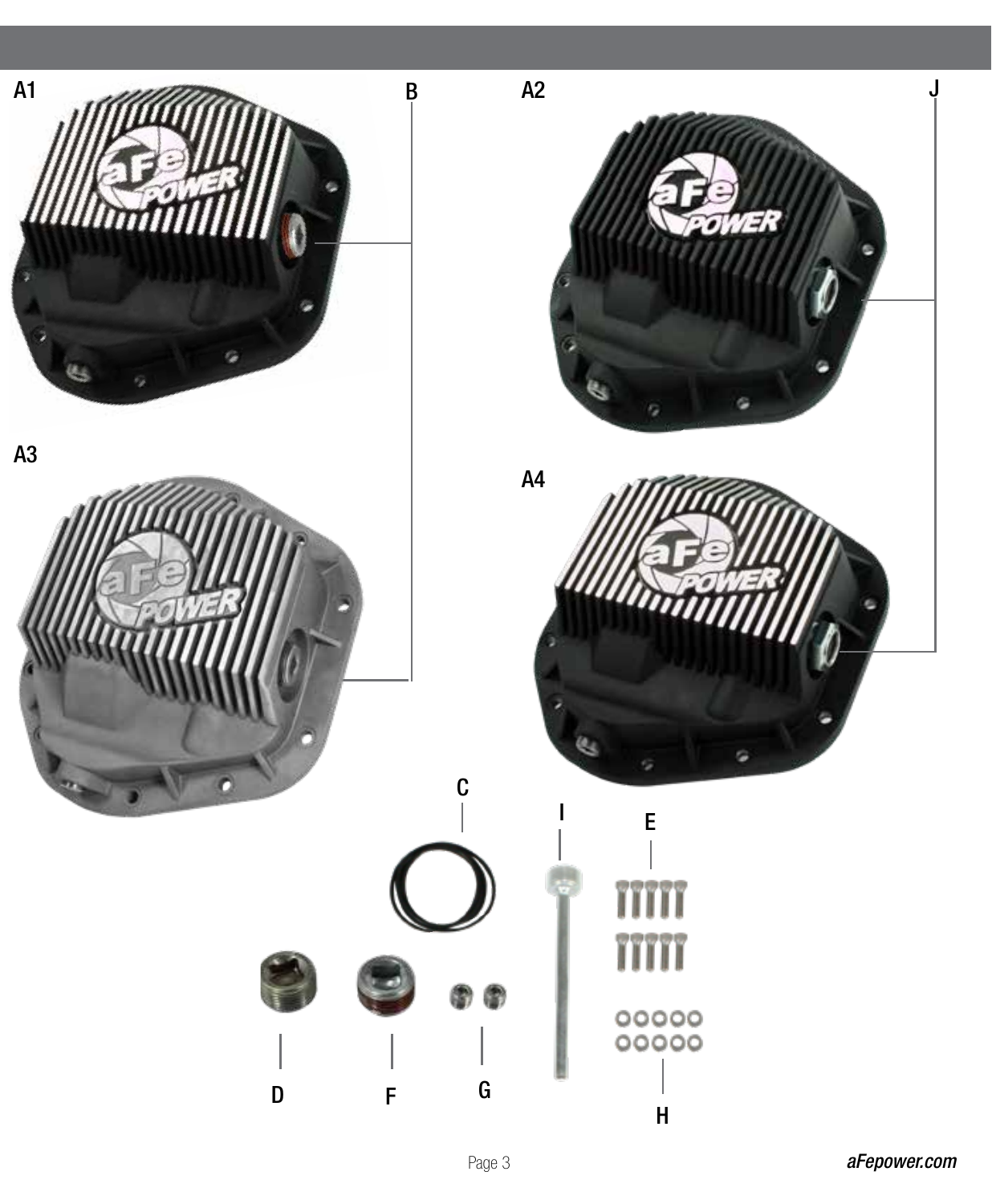



# Refer to Figure A for steps 1-5

- Step 1: Park your truck on level ground and apply the parking brake.
- Step 2: Position a drain pan under the differential cover to catch the oil.
- Step 3: Remove the bottom 8 bolts. Take loose the top 2 leaving them in place.
- Step 4: Using a gasket scraper, start at the bottom and carefully insert between the cover and the differential housing. Pry the cover off. (Do not gouge the differential sealing surface)
- Step 5: Allow all the oil to drain.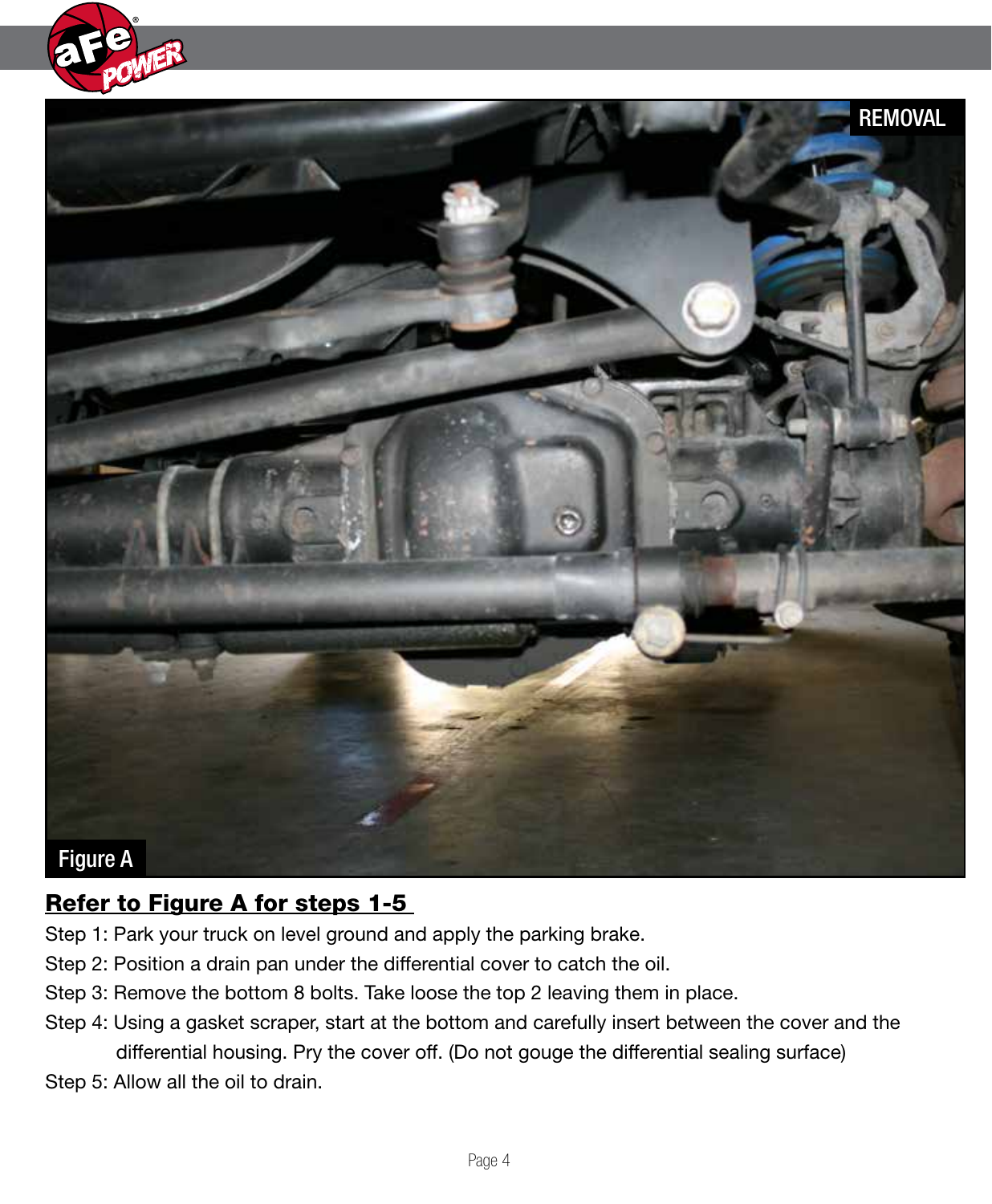

# Refer to Figure B for step 6-8

- Step 6: Using a gasket scraper, carefully remove the old gasket material, making sure the sealing surface is clean.
- Step 7: Using a lint-free rag, wipe all remaining oil and old gasket from the differential housing.
- Step 8: Install the supplied O-ring onto your aFe differential cover.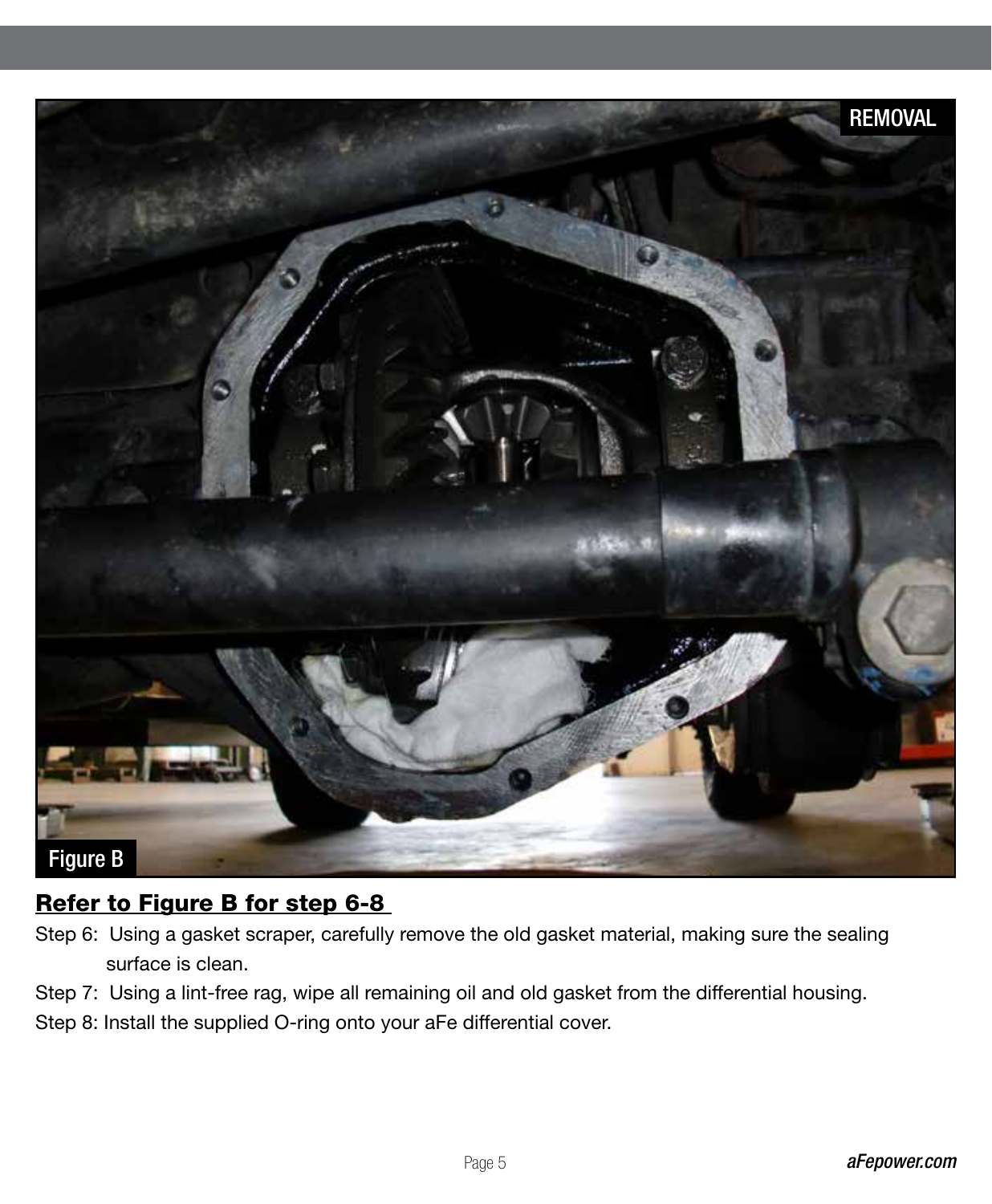



### Refer to Figure C for steps 9-12

Step 9: Apply teflon tape on the threads of all the plug components before installing. Step 10: Install the 1/8" NPT plug into the top of the aFe differential cover and tighten. Step 11: Install the 3/4" NPT magnetic drain plug into the bottom of the aFe differential cover and tighten.

#### **When installing kit number 46-70080 & 46-70083 only:**

Step 12: Install the large 1" NPT plug into the large hole on the side of the differential cover (not shown).

#### **Note: Do not overtighten NPT plugs.**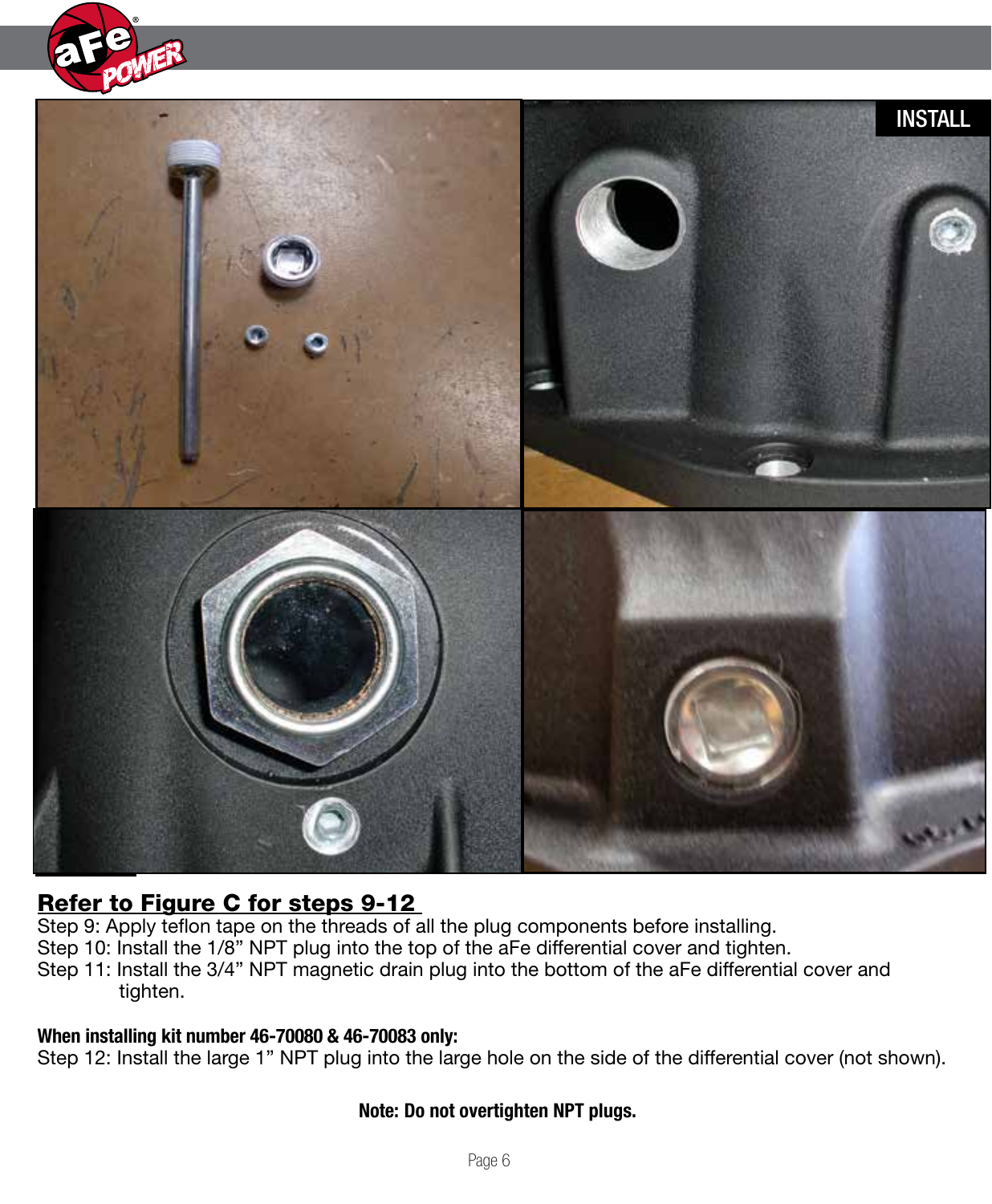

# Refer to Figure G for step 13-15

- Step 13: Using new gear oil, apply a thin layer to the o-ring on the differential cover.
- Step 14: Position the cover by aligning the bolt holes. Start one of the new allen head bolts at the top bolt hole. Continue around the cover till all bolts are started.
- Step 15: Using a 5/16" allen socket, torque all allen head bolts (to 12-16 ft.-lbs.) in a cross tight pattern.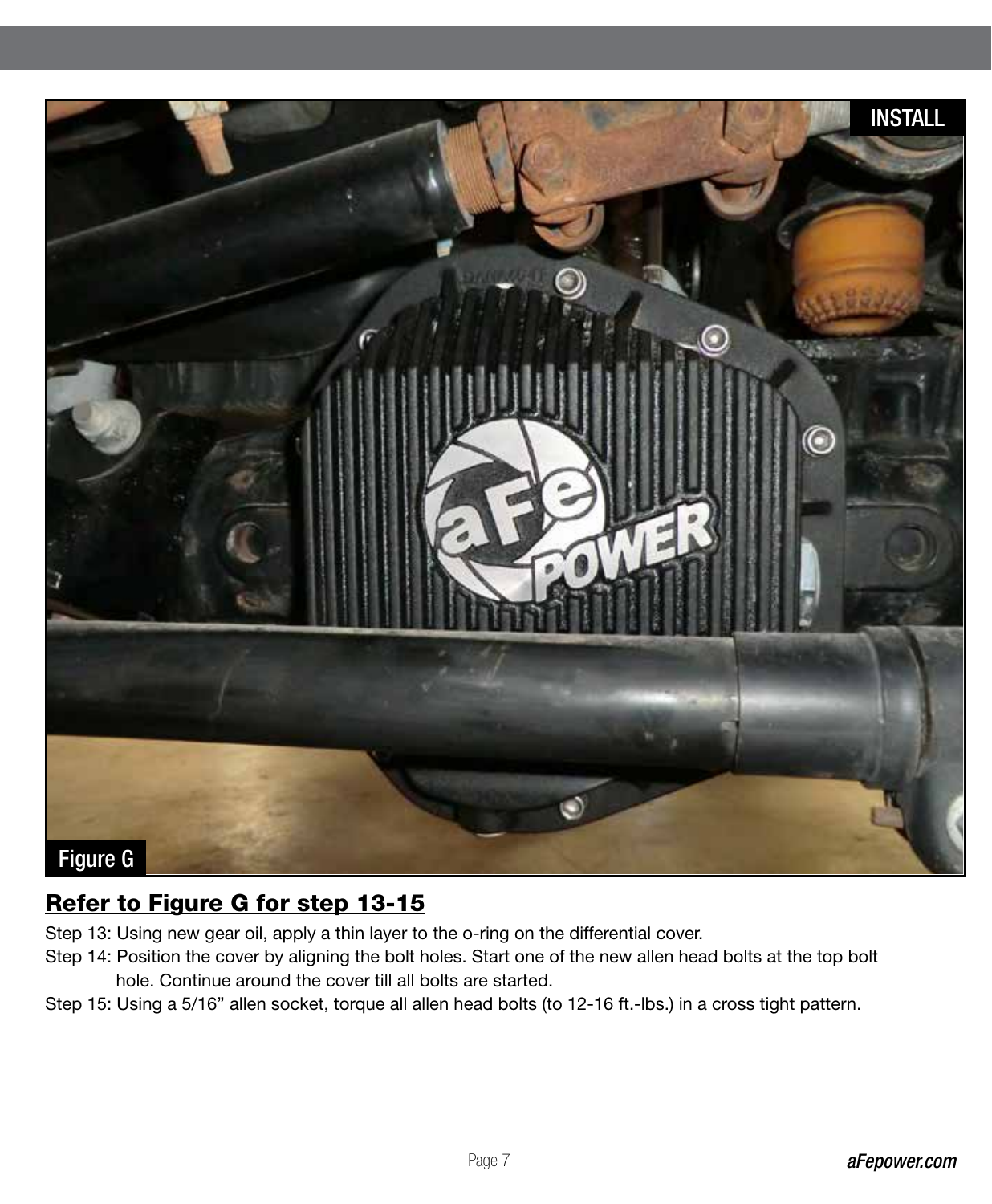



# Refer to Figure H for step 16-17

- Step 16: Fill the aFe differential cover using new oil. Fill till the oil runs out of the 1/8" NPT plug on the side of the differential cover.
- Step 17: Install the 1/8" NPT plug in the side of the aFe differential cover.

Note: If your vehicle has been modified or lifted and your axle is rotated, you will need to check if you have the correct level of oil in the differential for your vehicle.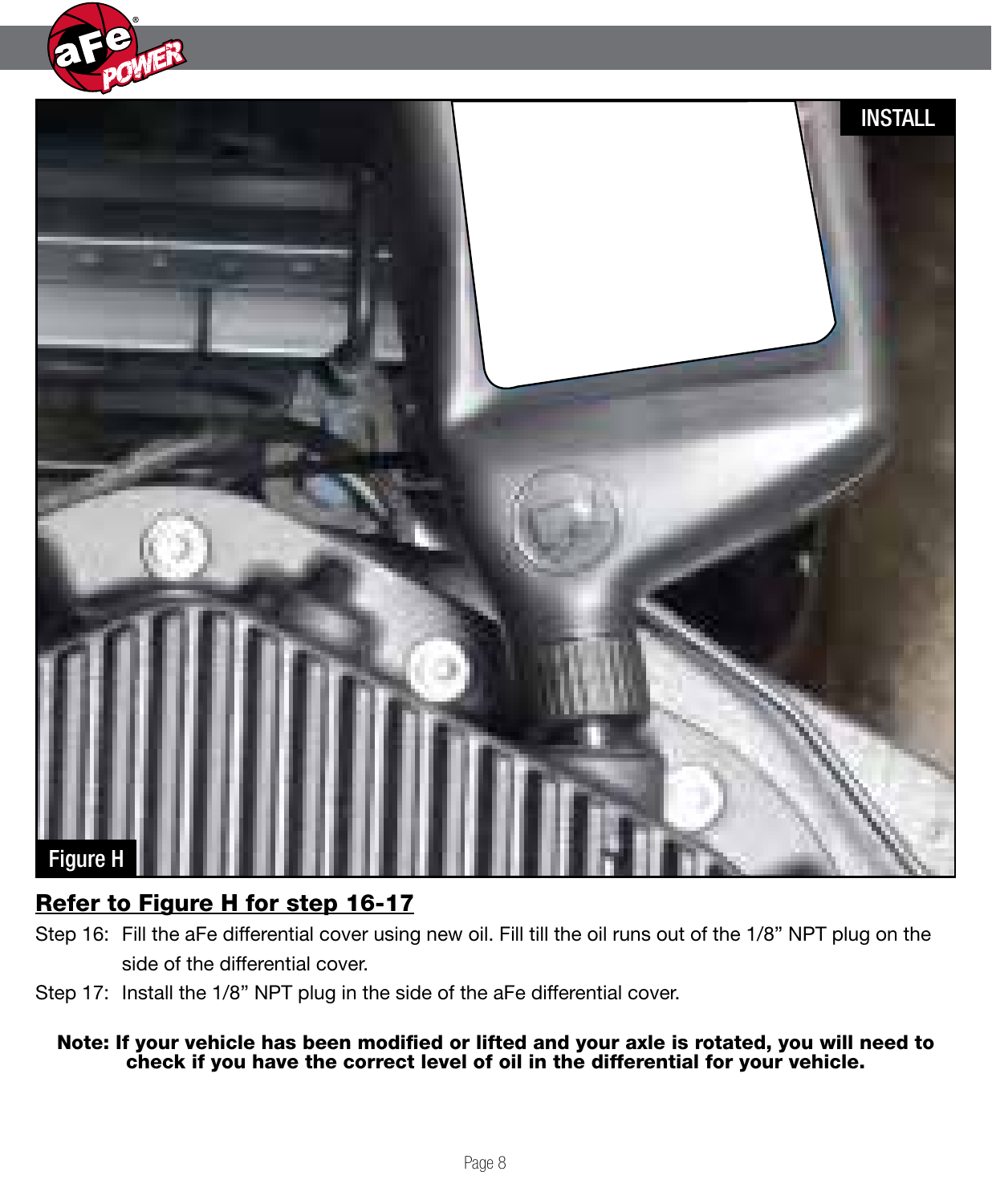

## Refer to Figure I for step 18-19

If installing kit 46-70080 & 46-70083: Step 18a: Install the 3/4" NPT plug in the top of the aFe differential cover and tighten. If installing kit 46-70081 & 46-70082: Step 18b: Install the 3/4" NPT 6" deep reach magnet into the top of the aFe differential cover and tighten.

#### Do not over tighten NPT plugs

Step 19: Your install is now complete.

*NOTE: Retighten all connections after approximately 100-200 miles.*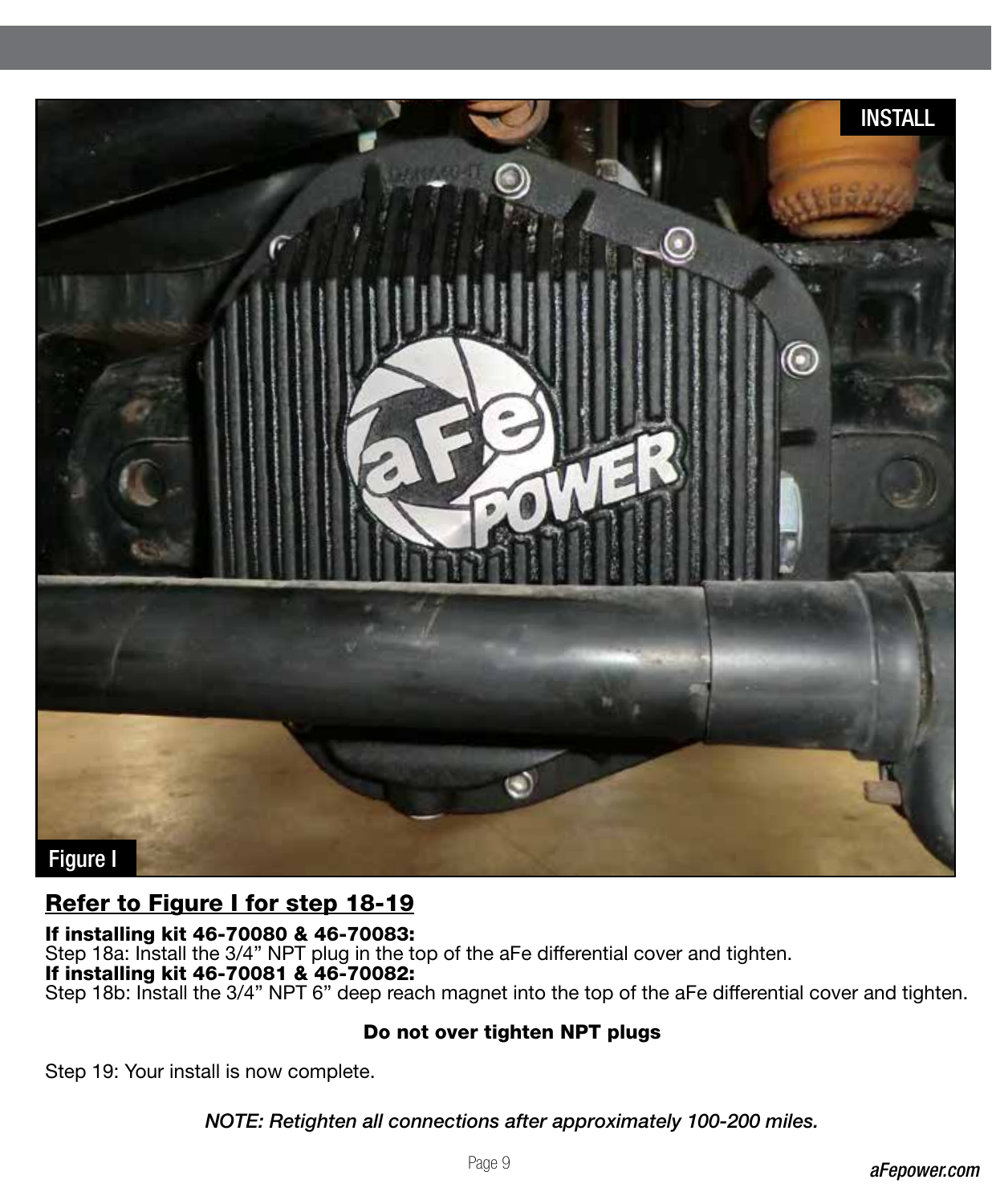

Page left blank intentionally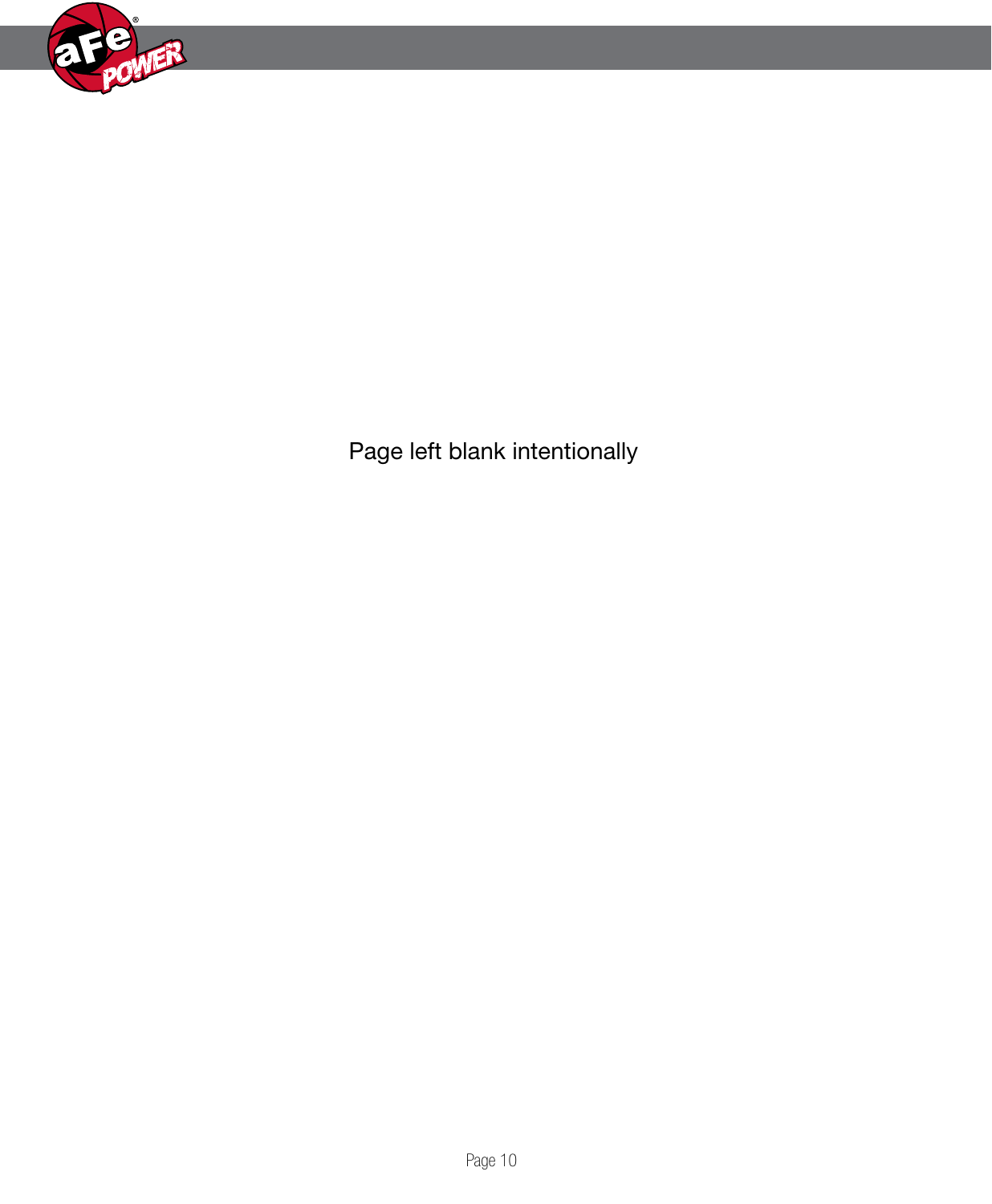Page left blank intentionally